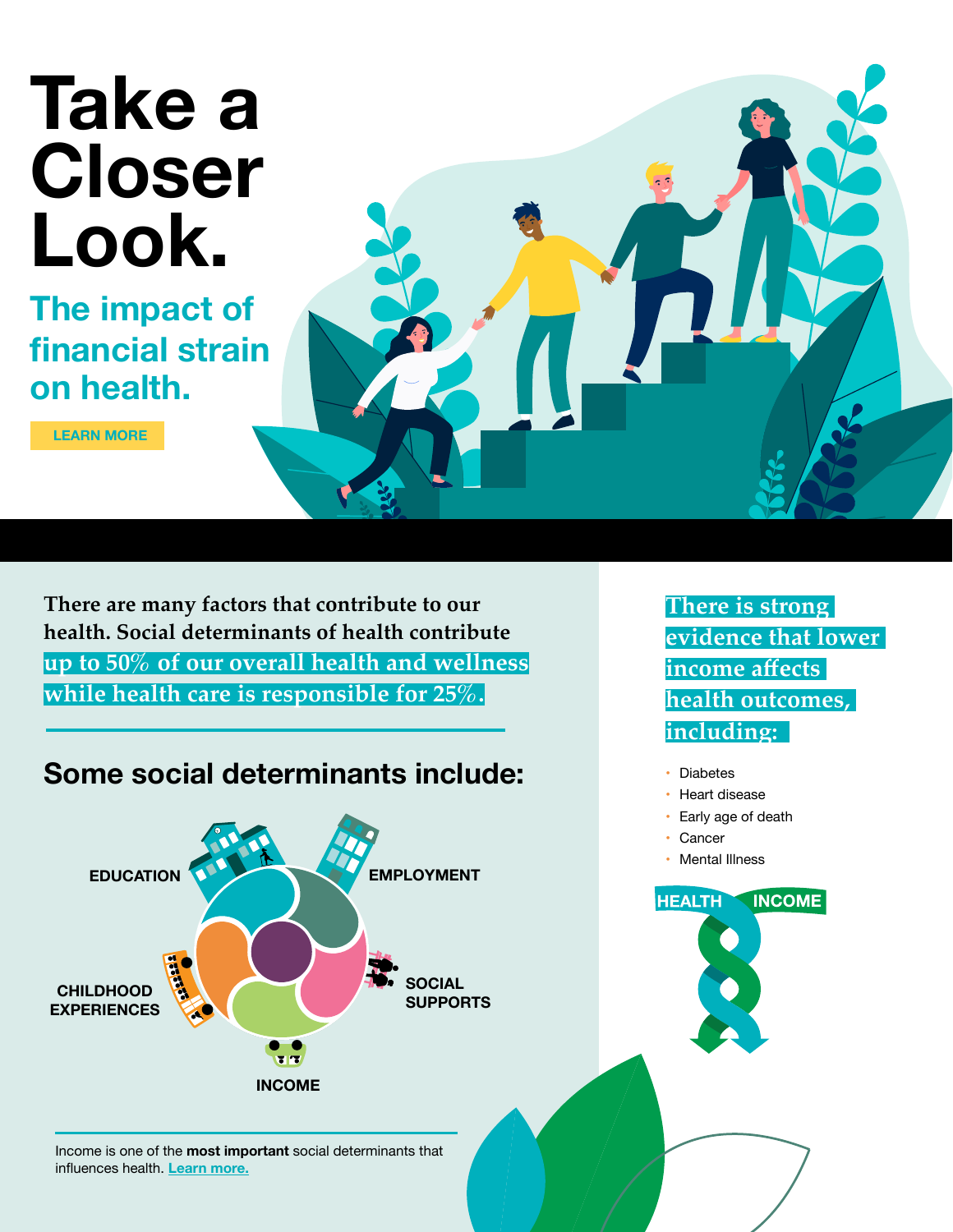**Financial well-being is a feeling of financial security. Financial strain is when people feel stressed about money.**

**Societal factors such as the economy and government policies also play a major** 

**role in financial well-being.** 



**\* OF CANADIANS ARE REGULARLY STRESSED ABOUT MONEY**

### **Financial well-being is influenced by life events:**



### **Any person in Alberta can have trouble making ends meet.**



**Community supports, health and care teams belong to an important ecosystem. By developing a holistic, collaborative approach, we can improve financial and overall well-being.**

### **Together, we can:**

- Increase our awareness
- Think about, and work with, patients and the community
- Remove our preconceived notions, biases and agendas
- Become more comfortable discussing difficult topics • Listen to diverse groups and the experiences
- of community members
- Connect and collaborate with community supports across sectors
- Explore and inform policies and collective strategies for a healthier community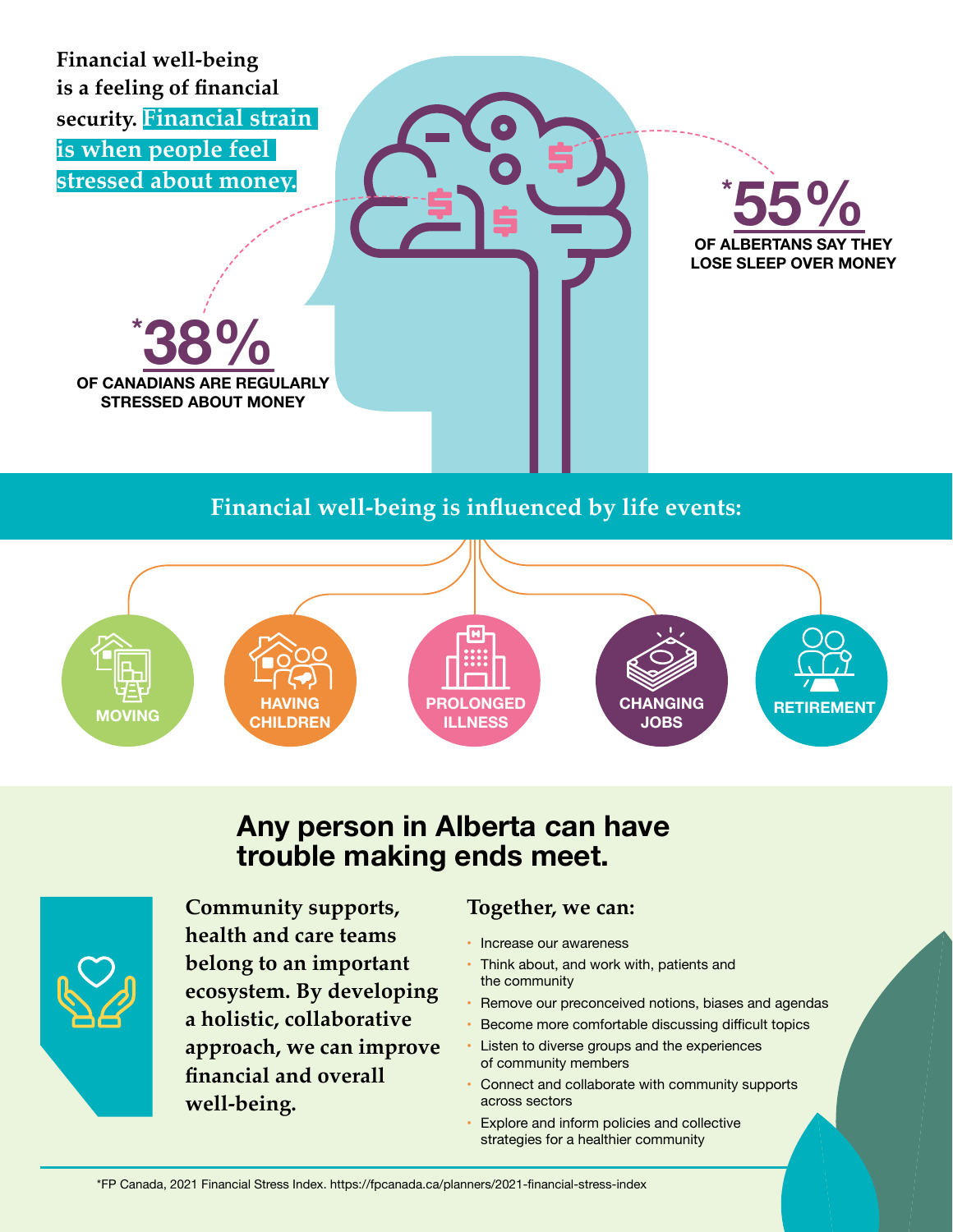# **It's all about teamwork.**

**Together, we can plan for the broader health needs of our communities by co-designing tailored services that help with real world problems.** 





**No person should stand on their own. No care provider stands on its own. No community stands on its own. We are all a part of an integrated system.**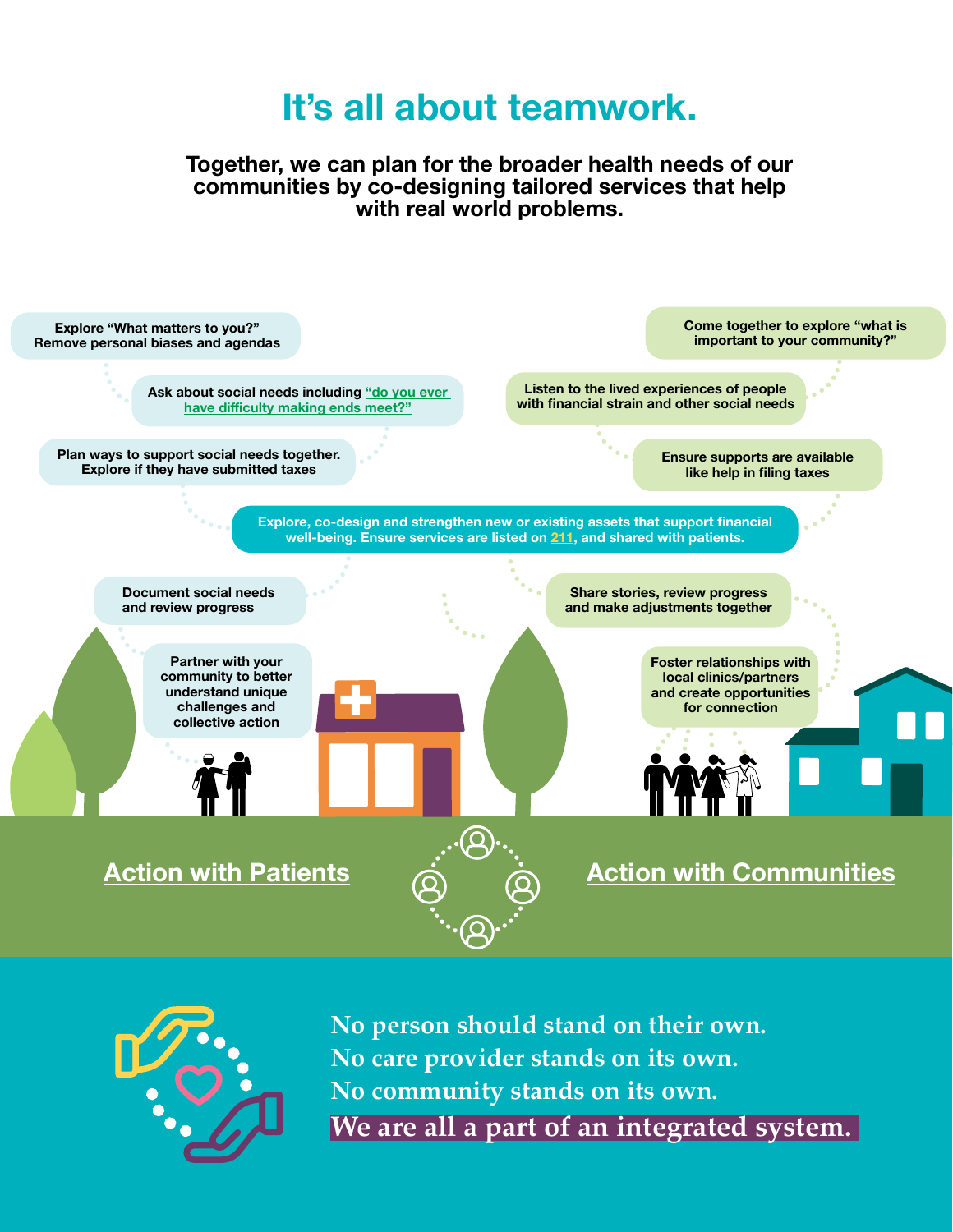### **Teams working to Reduce the Impact of Financial Strain (RIFS) took action to promote financial well-being together.**

# **We Learned:**

#### **Context matters.**

**With a more holistic and collaborative approach, conversations shifted both at the community and patient level to what matters most to each individual and how we can improve the overall financial wellbeing of the community.** 

#### **[LACEY'S STORY](https://www.youtube.com/watch?v=PxaRM4MI6uM&list=PLi1tOF1I5ZoXTJnxPKls0-7f2MzTpQmVH&index=6)**

#### **Empathy.**

**Teams both at the patient and community level discovered how powerful it is to start from a place of empathy by walking in someone else's shoes. Activities like poverty simulation, journey mapping, personas and listening to stories reduced preconceived notions, biases and agendas.**

**[JOANNE'S STORY](https://www.youtube.com/watch?v=cfID6aQcq7U&list=PLi1tOF1I5ZoXTJnxPKls0-7f2MzTpQmVH&index=11)**

### **We're all interconnected.**

**Health professionals, leadership and community partners all play a critical role in improving financial well-being. Teams came together to learn about and connect to services. They discovered ways to collectively take action that better support unique situations of both community and patient.** 

**[TARA'S STORY](https://www.youtube.com/watch?v=dypVnijBqz8&list=PLi1tOF1I5ZoXTJnxPKls0-7f2MzTpQmVH&index=12)**

### **One question can shift the foundation.**

**Healthcare teams discovered the power of asking one question, "do you ever have difficulty making ends meet?" Building a trusting relationship, and an inclusive environment, allowed patients to have the essential discussions to address the underlying causes impacting health.**

**[BRIAN'S STORY](https://www.youtube.com/watch?v=XkrEATOqObg&list=PLi1tOF1I5ZoXTJnxPKls0-7f2MzTpQmVH&index=8)**

**"We had learned so much about financial strain, the community, and also a process we can use in other areas to continually improve the care we provide. In the end, [do you ever have difficulty making ends meet?] is so much more than just another question."** 

**— Brain's story**